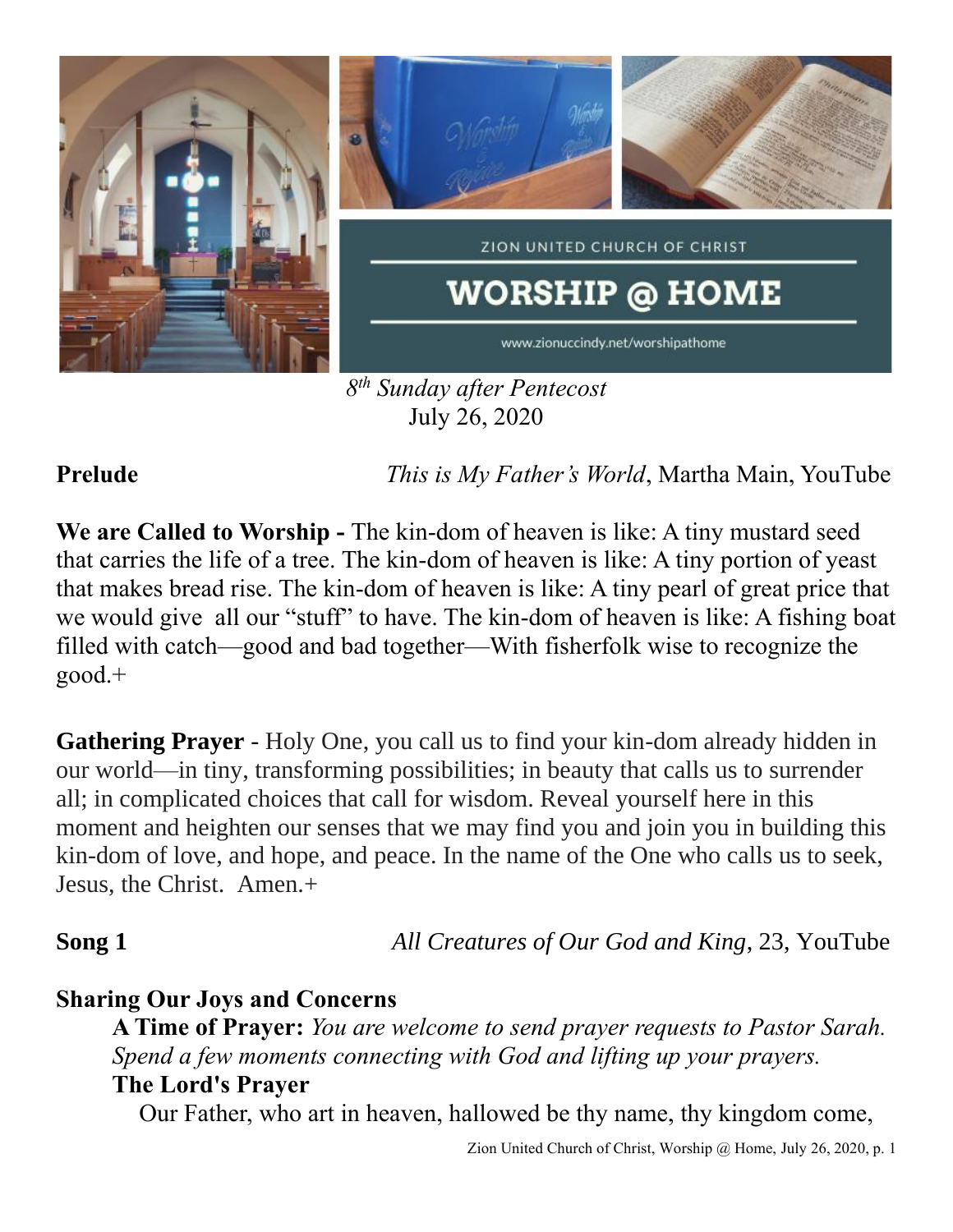thy will be done, on earth as it is in heaven. Give us this day our daily bread. And forgive us our debts, as we forgive our debtors. And lead us not into temptation, but deliver us from evil. For thine is the kingdom, and the power, and the glory, forever. Amen.

**Special Music** *We're Marching to Zion*, YouTube, Martha Main

**Song 2** *Hymn of Promise*, 515, YouTube

**We Hear God's Word** Matthew 13:31-33, 44-52

31 He put before them another parable: 'The kingdom of heaven is like a mustard seed that someone took and sowed in his field;  $32$  it is the smallest of all the seeds, but when it has grown it is the greatest of shrubs and becomes a tree, so that the birds of the air come and make nests in its branches.'

33 He told them another parable: 'The kingdom of heaven is like yeast that a woman took and mixed in with three measures of flour until all of it was leavened.'

44 'The kingdom of heaven is like treasure hidden in a field, which someone found and hid; then in his joy he goes and sells all that he has and buys that field.

45 'Again, the kingdom of heaven is like a merchant in search of fine pearls; <sup>46</sup>on finding one pearl of great value, he went and sold all that he had and bought it.

47 'Again, the kingdom of heaven is like a net that was thrown into the sea and caught fish of every kind; <sup>48</sup>when it was full, they drew it ashore, sat down, and put the good into baskets but threw out the bad.  $^{49}$ So it will be at the end of the age. The angels will come out and separate the evil from the righteous  $50$  and throw them into the furnace of fire, where there will be weeping and gnashing of teeth.

51 'Have you understood all this?' They answered, 'Yes.'  $52$ And he said to them, 'Therefore every scribe who has been trained for the kingdom of heaven is like the master of a household who brings out of his treasure what is new and what is old.'

**Meditation** *Wonders in the Garden*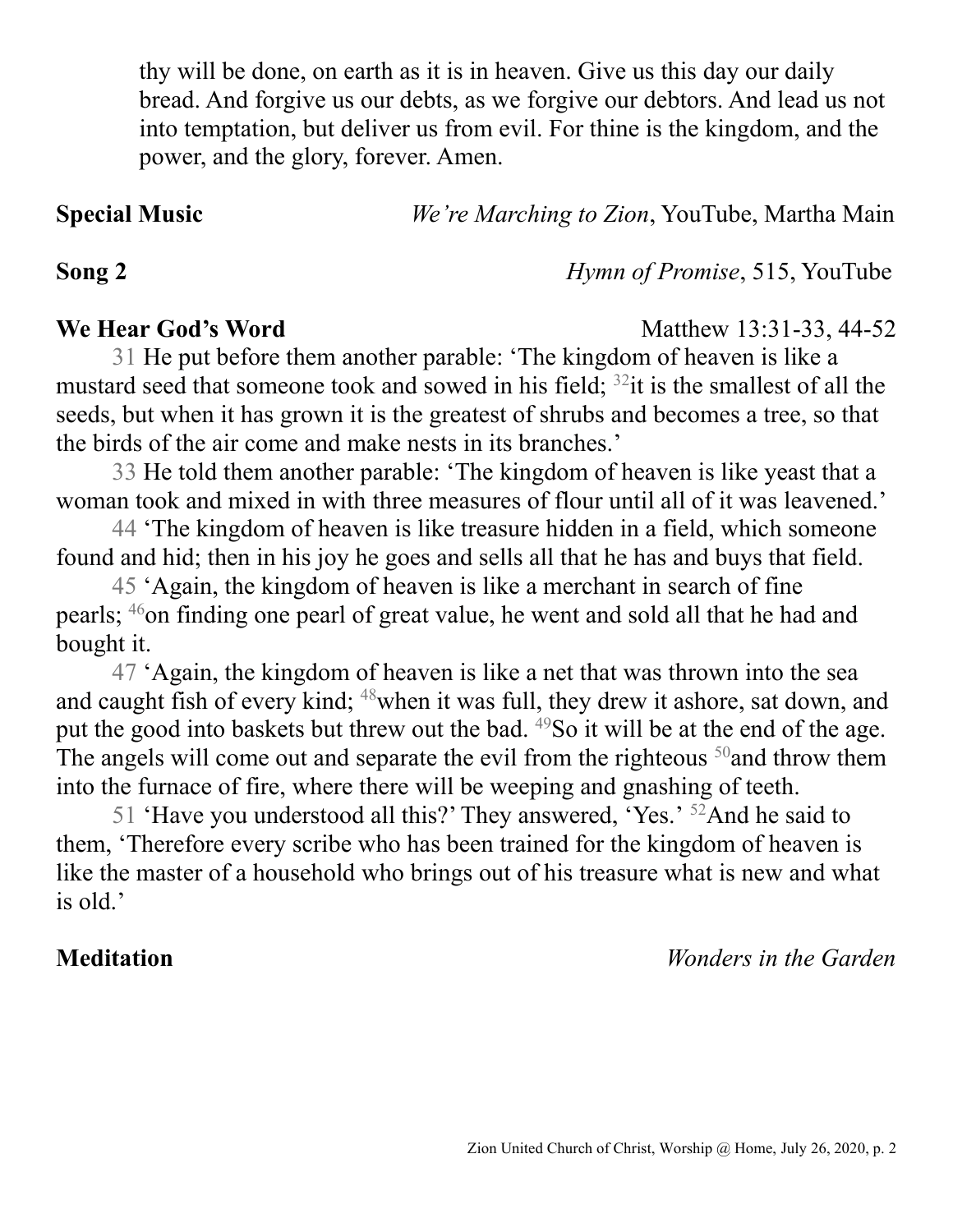## **Spiritual Practice of the Week**



Find a seed. Maybe you have some fruits or veggies with seeds. Spend some time reflecting on that seed and the potential that exists within it under the right conditions. Just as God sees the potential that exists in that tiny seed, God sees the potential in you and your neighbors for the work of God's kin-dom. How might you nurture the potential in you and others for kin-dom building?

# **We Respond to God's Word with Our Giving Offertory**

Friends, we may not be together in person today as we worship, but the ministry of our church goes on. During this time when we are apart, we are still in need financial support for our ministry.

You're invited to take out your checkbook in these moments. As you write out your offering, be prayerful with each letter and number. In times such as these, when money becomes tight and our economy is under strain, God invites us to be generous and give what we can. These are gifts we freely give, as we are able and as we are called.

We ask that you please mail in your offerings to our office. Zion United Church of Christ 8916 E. Troy Ave. Indianapolis, IN 46239